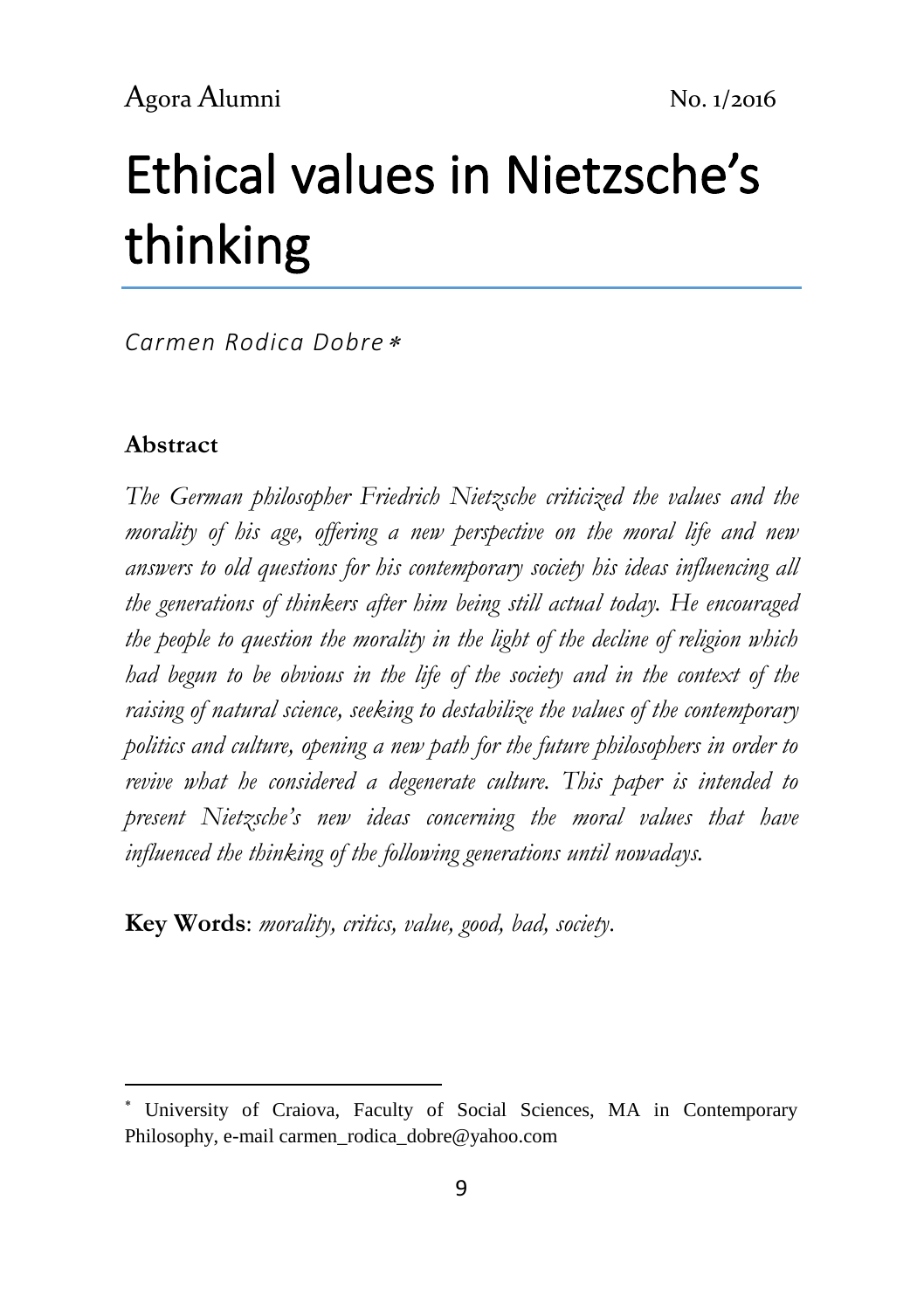During the  $19<sup>th</sup>$  century, the discoveries resulted from an intense scientific research together with the technical development gave birth to a new stream in the modern thinking of that time which had as result the weakening of the power of religion that had dominated the society for many centuries, the old beliefs and values being threatened by the new discoveries, lay credos and philosophical ideas supported by scientific and logical evidence. Generally speaking, it was a time of increased economic, cultural, political confidence, and the belief in science was high. Scientists and thinkers were presenting their new theories and ideas to the large public influencing the thinking of the century as well as well as the thinking of the future generations.

In the field of Ethics, the old problem of good and evil as well as the old values began to be re-evaluated in the light of the scientific perspective of the new beliefs and of the modern approach of man, life and society. In the early modern and in the Enlightenment periods, moral philosophers tried to identify general moral truths about how we should act, and then justified them with abstract, logical arguments. The Enlightenment can be broadly understood as an attempt to move away from long held beliefs, rooted in religion or tradition. Friedrich Nietzsche, the German philosopher, philologist (a scholar of the languages history) and classical scholar criticized the values and the morality of his age, bringing a new perspective on the moral life and new answers to old questions which influenced the generations of thinkers after him being still actual even nowadays.

Writing after the Enlightenment, a time when Europe developed the modern tradition of scientific thought, Nietzsche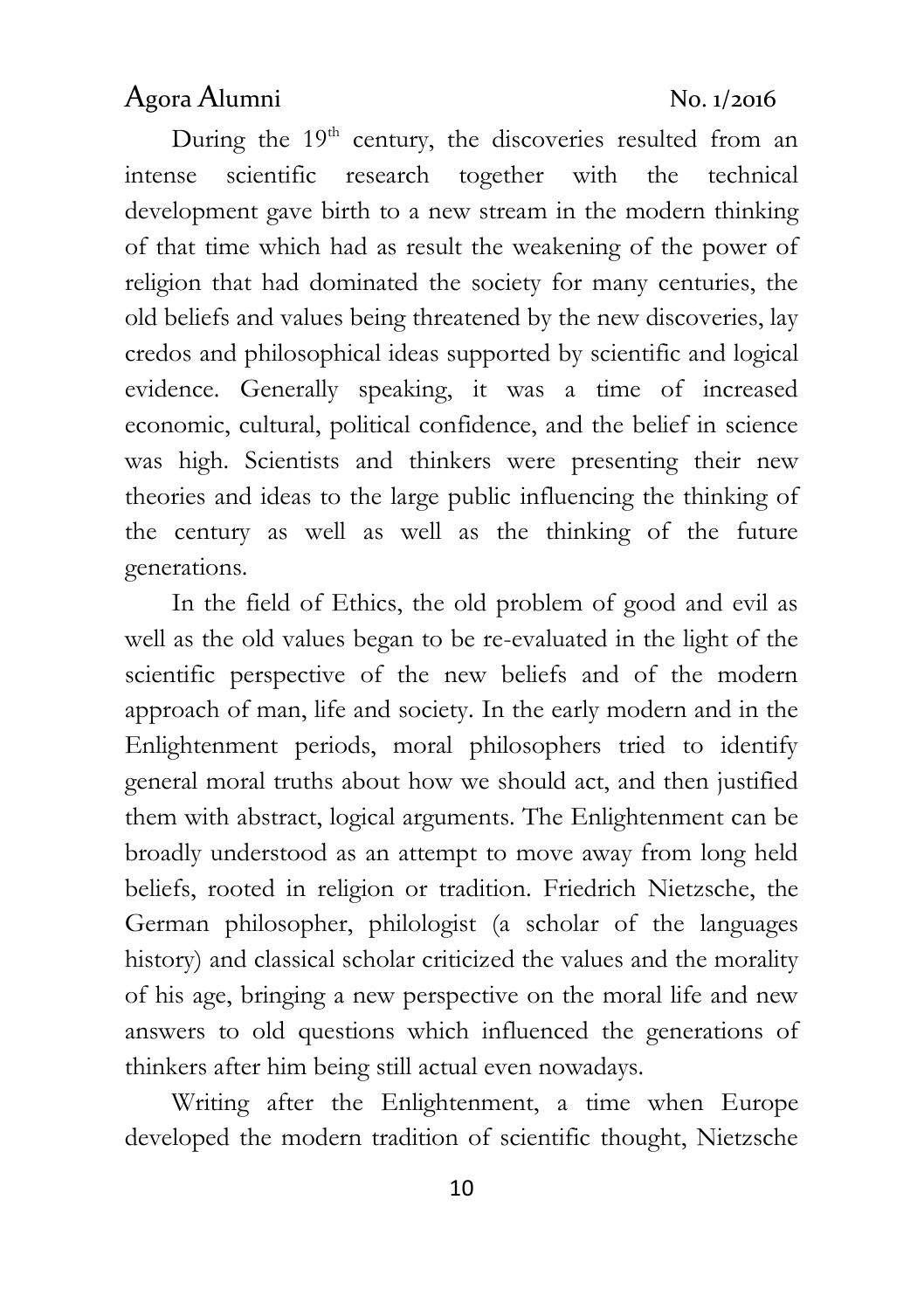sought to draw out the consequences of the triumph of Enlightenment secularism (the view that the society should not be based on religious beliefs and practices) and to ask whether the absolute values were really possible in a world without God. Using the rational methods of the  $18<sup>th</sup>$  century Anglo-Irish philosopher, George Berkley, Nietzsche tried to show that all of reality is a mental construct based on the sense perception. In a similar style, Arthur Schopenhauer had proposed in his magnum opus "*The World as Will and Representation*" that the will is the fundamental reality and everything else is representation. Lastly, Immanuel Kant had tried to give justification of Christian morality by deriving it from rules which any rational being should follow. For Kant, moral actions derive their worth from the underlying principles on which they are based:"*an action from duty has its moral worth not in the purpose to be attained by it but in the maxim in accordance with which it is decided upon*".(Kant,1996:55). However, Nietzsche was highly critical of both deontological and utilitarian ethics and he criticized all these ideas. For him was important that the other philosophers like Kant, Spinoza, David Hume, Denis Diderot and Adam Smith failed to justify Christian morality, as "*the breakdown of this project provided the historical background against which the predicaments of our own culture can become intelligible" (* MacIntyre, 2011: 46-47).

The most influential contemporary approach to moral philosophy were Kant and Spinoza's rationalism (morality is about being consistent with the reason) and Jeremy Bentham and Stuart Mill's utilitarianism (for them, morality is not about being consistent with our rational natures, but arises because of our capacity to enjoy pleasure and to suffer; their ethics is centered on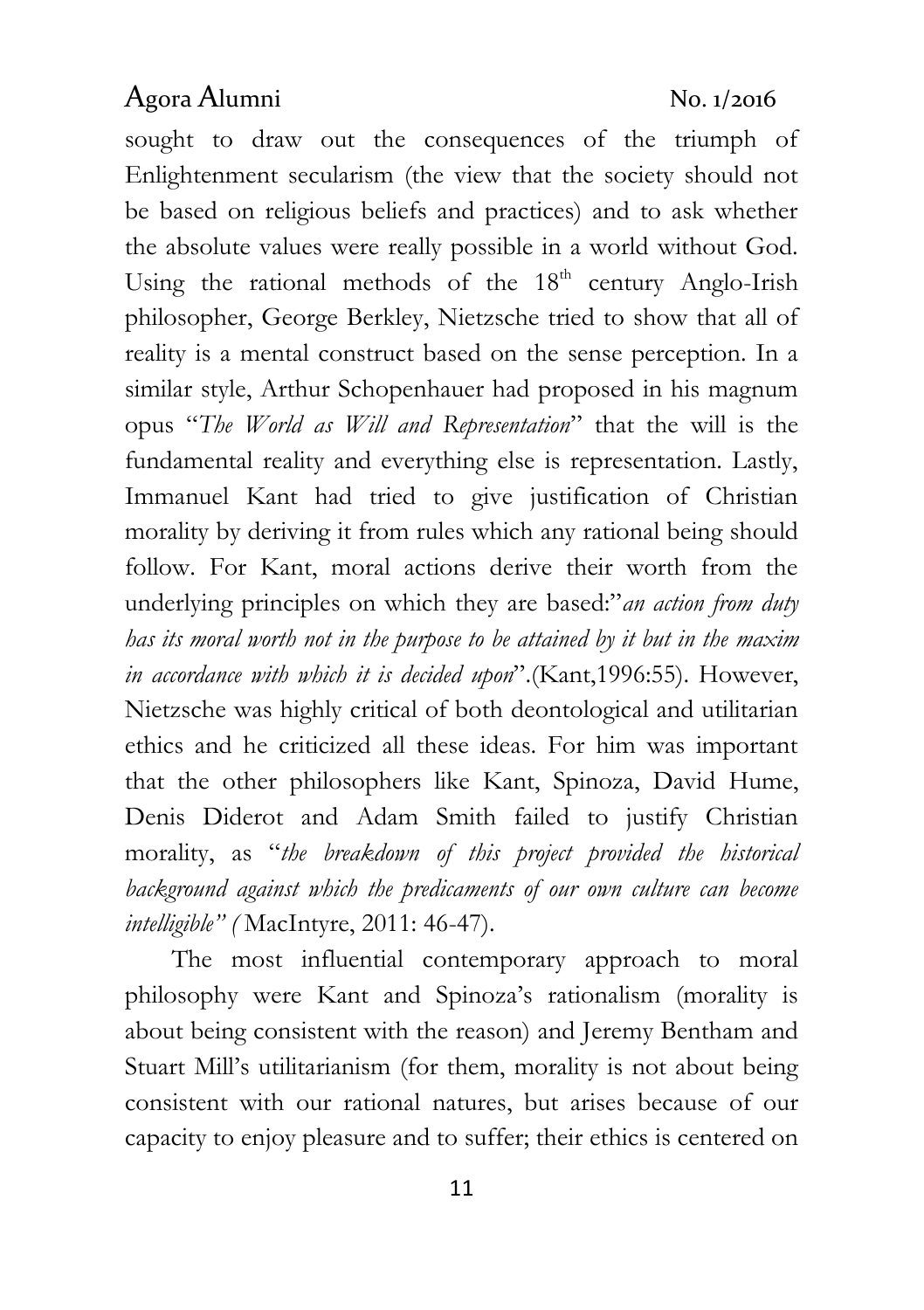the principle of "*the greatest happiness of the greatest* number"). He dismissed both types of theory, instead employing a new approach to moral questions that draws from natural history, anthropology and aesthetics.

Nietzsche analyzed the new ideas, values and beliefs of the modernity in two of his well-known works*:"Beyond Good and Evil. Prelude to a Philosophy of the Future*" and "*On the Genealogy and Morality*", where he criticizes the modern values, politics and culture attempting reimaging morality in the light of the decline of the religious belief. The main concern of the philosopher is to readdress the question of what ideals the European society should live by. A new range of possibilities had opened up due to "*the unstoppable decline of faith in the Christian God*" (Nietzsche, 1998).

But Nietzsche was not the first doing so, as early medieval thinkers like Saint Anselm, Peter Abelard and Thomas Aquinas had also produced secular, rational, moral arguments alongside their theological works, and their ethical views still exerted an obvious influence on later thinkers. This abstract, logical manner of moral inquiry also has connections to the ancient Greek philosophy and especially to Plato and Socrates. The German philosopher hoped that this pursuit would lead us to challenge and ultimately give up the Christian morality and pursue spiritually healthier ways of thinking and feeling. Nietzsche's text aims to clear the way for the "*philosophers of the future*" (Nietzsche, 2002: 29), powerful, independent thinkers who will be able to determine a new set of values for the humanity which would replace the old ones.

Beautifully written, witty and insightful, the achievement of "*Beyond the Good and Evil*" was to convincingly challenge many of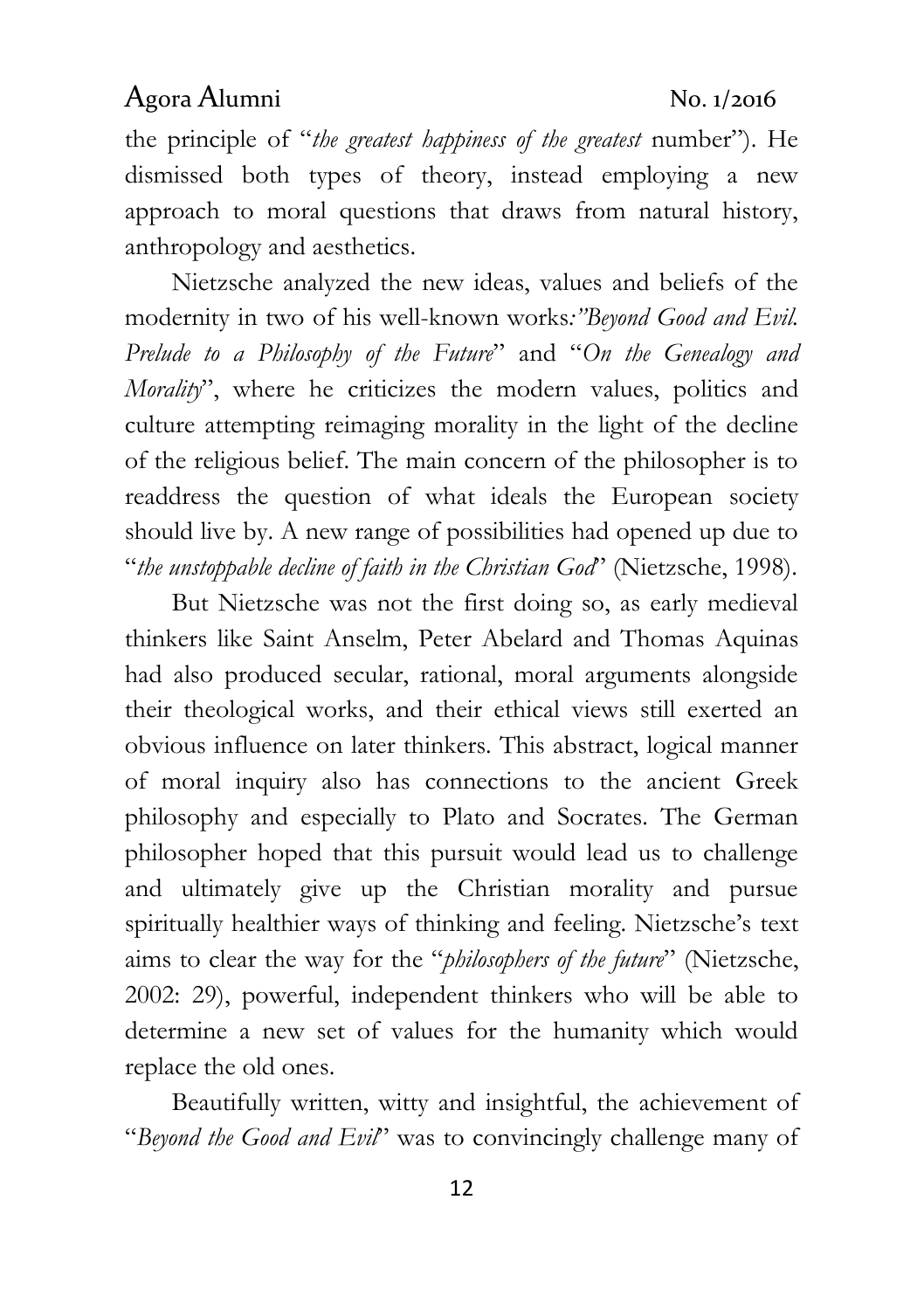the society's most fundamental beliefs. This book presents us with a vision of how to combine the Enlightenment tradition of rational and scientific investigation with the Romanticist approach of a sensitive, learned inquiry into history and culture. The author criticized the modernity "*including modern science, modern art, even modern politics*"(Nietzsche,2005). The aim of this work was to encourage the people to question the morality in the light of the decline of religion which had begun to be so obvious in the life of the society. It sought to destabilize the values of the contemporary politics and culture, and revive what he considered a degenerate artistic culture.

Due to the decline of religion and the rise of natural science, Nietzsche believed that it was impossible for anyone with a strong intellectual conscience to believe in God. The loss of this belief meant that the Christian moral ideals that underpinned contemporary society lacked any absolute foundation. It was vital to make clear that the Christian interpretation of Good and Evil represent only one of many possibilities for the ethical life. This point could only be made through detailed anthropological study of other cultures and their alternative belief systems. The German philosopher took the view that moral and cultural questions cannot be split up into isolated areas of inquiry. The question of how we should choose to live, both individually and collectively, should encompass "*modern science, modern art even modern politics*". And "*what is needed now is historical philosophy and with it the virtue of modesty*" (Williams, 2002).

For the author, moral principles are expressions of our individual drives, inclinations and experiences, so any approach dealing purely in rational argumentation can at most be only a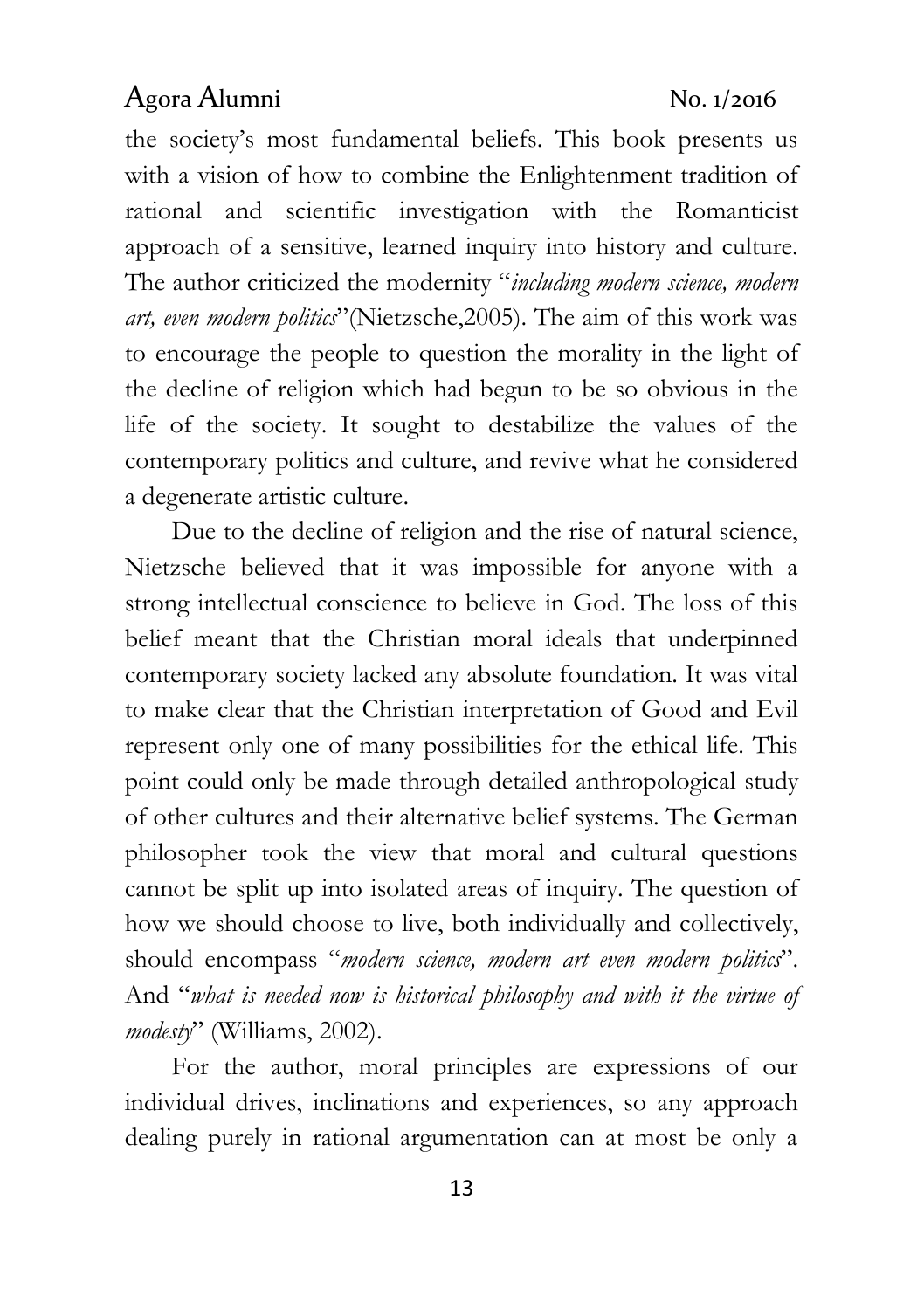"*type of involuntary and unselfconscious memoir" (*Nietzsche,2002:8). A new kind of philosophical inquiry is needed, with broader connections to history and psychology. For Nietzsche, to measure the moral worth merely in terms of pleasure and pain is to judge things" *according to incidental states and trivialities*" (Nietzsche, 2002: 116). Such basic subjective feelings are mere "*foreground ways of thinking and naivetes* " (Nietzsche, 2002).He also disputes the neutrality of the utilitarian conception of happiness, showing it to be a culturally specific ideal of "*English Happiness*", that is "*comfort and fashion and, at the highest level, a seat for the Parliament"(*Nietzsche,2002: 119).

Throughout his works, as well as in "*Beyond Good and Evil*", Nietzsche is concerned with addressing the same cluster of problems: the consequences of declining religious belief, especially regarding the supposedly absolute moral valuations; the decline of the contemporary culture more generally and how best to revive it; and the nature and possibility of objective truth in the sciences and within moral philosophy. The text is split into nine parts that together undermine many deeply ingrained moral, cultural and political attitudes that were dominant in the  $19<sup>th</sup>$ century Germany and can be found even in our life nowadays. In the parts 2 and 3, "*The Free Spirit*" and "*The Religious Character*", he describes the dominant idea of a virtuous man as influenced by religious values. He later compares this with his own view of a spiritually healthy human being. Part 5, "*On the Natural History of Morals*" explores the origins of how we have arrived at our understanding of the concepts of "*good*" and "*evil"*, aiming at destabilizing the Christian ideals and discourage us from taking our inherited moral framework for granted. In a world where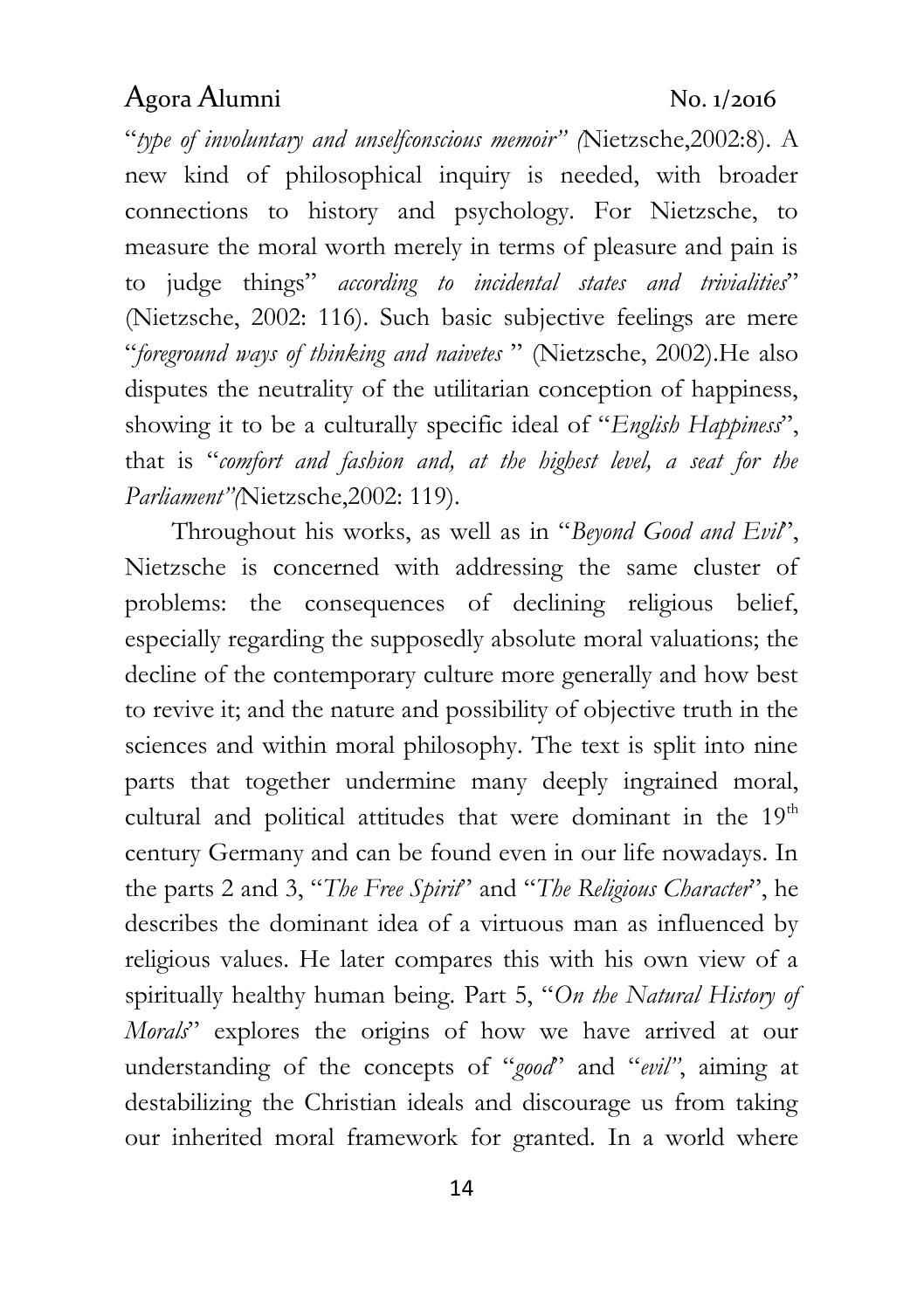morality is no longer supported by religious beliefs, many people having become skeptical of the existing conceptions of "*good*" and "*evil*", the German philosopher implores the future philosophers to supply the society with new moral values to live by.

For Nietzsche, science however was unable to replace Christian values which it was now necessary since the "*Death of God*" (an expression through Nietzsche conveys the declining influence and power of the Christian religion). Furthermore, he saw the German culture as degenerate and unoriginal, lacking a "*unity of artistic style*" (Nietzsche, 1997:5), contrasting German morality with "*realpolitik*", as politics based on pragmatic considerations of power and military strength rather than on majority consent. In parts 8 and 9, "Our Virtues" and "What is Noble?" , he begins to conceive a new morality according to the new realities this being intended to replace the Judeo-Christian ideals he had systematically undermined in this work.

Nietzsche's achievement was to draw out the consequences of the Enlightenment secularism and reveal that the traditional foundations of morality had since slipped away, meaning that a different kind of inquiry is now necessary- concerned not with the abstract truth, but with legislating new ideals for society to live by that will contribute to the spiritual growth, and the flourishing of culture and the arts. "*Morality in Europe these days is the morality of herd animals- and therefore, as we understand things, it is only one type of human morality beside which, and after which many other (especially higher) moralities are or should be possible"* (Nietzsche,2002).

Nietzsche regarded the Christian morality and the popular ideologies like democracy or utilitarianism as limitations on humankind's true greatness and he believed that they hindered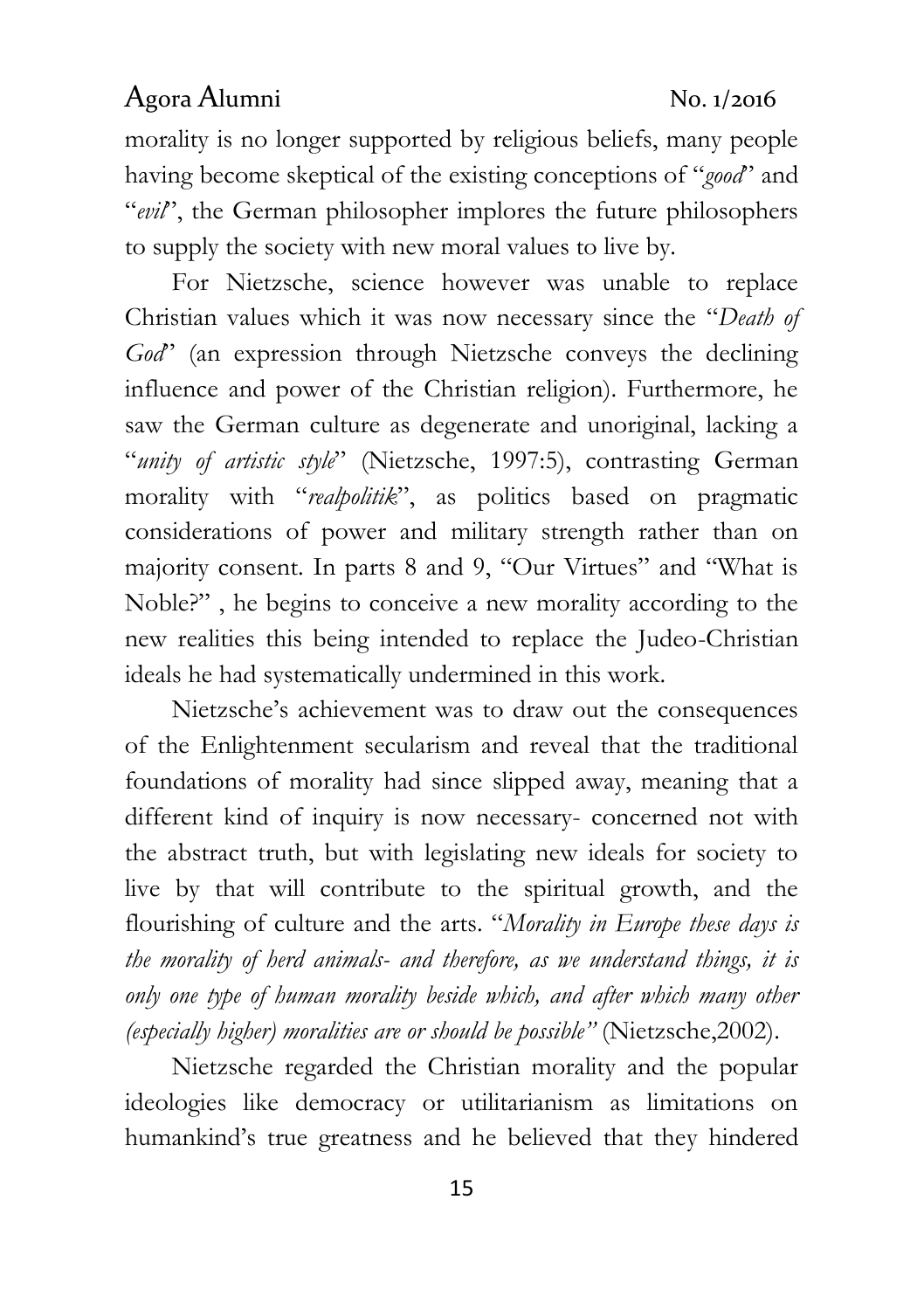the development of what he considered the most valuable kind of human being. What is required in his view is twofold: "*typology of morals*" (Nietzsche, 2002:75), documenting the different kinds of morality in existence, and then a ranking to define which of them is the most conductive to mankind's proper spiritual development. This is Nietzsche's proposed re-evaluation of all the values". In order to make this determination in a truly objective spirit, we must set aside our conventional moral beliefs so it can take place "*beyond good and evil*".

For Nietzsche, the ultimate causes of our choices are emotional rather than rational and this extends to our philosophical beliefs as well. These causes are often not obvious or even visible to us. He also give an description of the self as a combination of competing and conflicting drives that are largely unconscious and sometimes amoral, and this idea is offered as an alternative to the dominant concept of the self as a simple entity that may be separated from the body: "*the soul superstition that still causes trouble as the superstition of that subject or I*".(Nietzsche, 2002:3).The idea would later be expanded by Freud, and through his concept of "*unconscious*" would go on to influence the psychoanalysis and all the modern psychology. Anticipating a century of research in psychology, Nietzsche wrote that "*the greatest part of conscious thought must still be attributed to instinctive activity, and this is even the case for philosophical thought*"(Nietzsche,2002).He succeeded in clearing the way for future thinkers to provide new ideals to live by, replacing the Christian framework he attacked, but he did not offer any other alternative. Finally, Nietzsche criticized the nationalism, thinking that the people should transcend it moving to a unified Europe.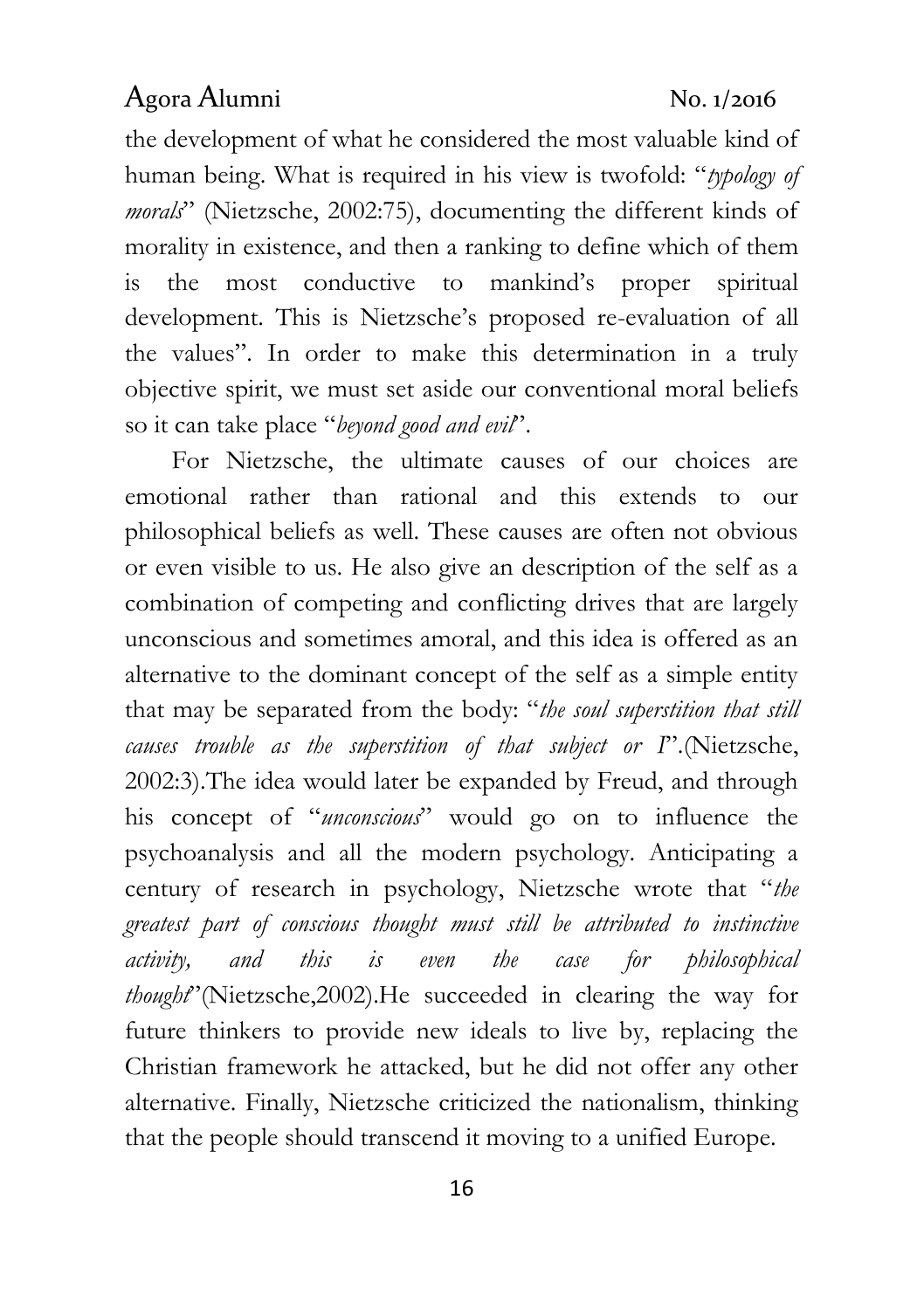In "*On the Genealogy of Morality*", Nietzsche offered a historical narrative detailing the origins and development of three aspects of moral overlook criticized in "*Beyond Good and Evil*": our conception of right and wrong, our moral conscience, and the "ascetic ideal" wherein the highest kind of human life is seen as the monastic life of piety, abstinence and self-denial, characterized by "*poverty, humility and chastity*"(Nietzsche,1998:76).He calls into question the religious morality then dominant in Europe and considers other possibilities for ethical life. The book takes a historical approach to moral philosophy. It takes a form of an extended historical narrative that examines the roots of the  $19<sup>th</sup>$  century European morality, the Judeo-Christian morality characterized by the ideals of compassion, humility, selflessness, chastity, piety and truthfulness. Nietzsche wrote a history of the human moral conscience locating its origins in more primitive creditor-debtor relationships and in the pleasure gained from inflicting punishment. Here, he asserts that as societies became more civilized and physical aggression towards others was less tolerated, our natural instincts to cruelty turn in on ourselves, creating what we now experience as guilt or bad conscience.

The first essay gives the origins of our current concepts of "*good*" and "*evil*" which, as Nietzsche considered, arose when the weak and mediocre masses rose up to take a kind of spiritual revenge on their natural masters-the strong, fearless, noble types, who became regarded as "*evil*", under the Christian interpretation of morality. "The *project of a genealogy of morality is to account for the origins of the inherited morality and to explain in pure naturalistic terms, without appeal to the voice of God or an immortal soul in touch with the*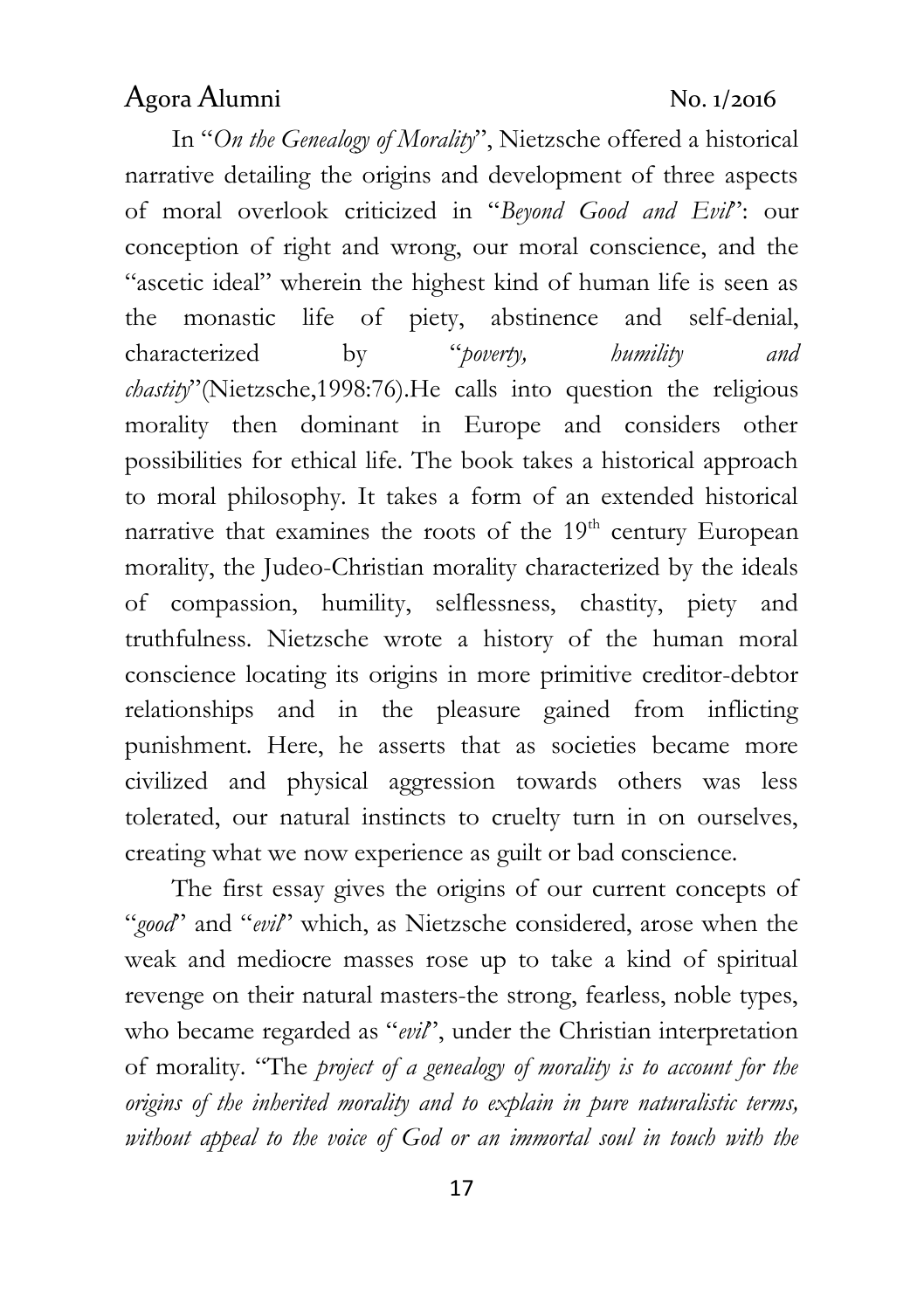*eternal values, the origins of morality. The question is not why we are morally good, but why is that human animals accept (hence act on basis of) specifically moral reasons or values* " (Nietzsche,1998).

For Nietzsche, the historical inquiry reveals that the valuation "*good*" emerged as a mark of distinction of rank in a social hierarchy rather than denoting what was useful for society as a whole. He aimed to locate the origins of moral values in the natural world "*in terms of human psychology and without resorting to God or metaphysics*" (Nietzsche,1998, xiii). Since Hume, two important events had occurred: the rapid growth of the evolutionary biology spurred by the publication of Charles Darwin's "On *the Origins of Species*", in 1859, then the articulation and development of utilitarian ethics by Jeremy Bentham and then Stuart Mill. Herbert Spencer argued for the utilitarianism view that good actions are simply those actions that have useful consequences and Hume's account is similar. Nietzsche considered these explanations reasonable, but false. His "*difference from other naturalistic philosophers must be sought first in his profound concern whether universally valid values and a meaningful life are possible in a godless world, and secondly is his impassioned scorn for those who simply take for granted the validity of any particular set of values which happens to have the sanction of their religion, class, society or state"* (Kaufmann,1974).

Nietzsche argued that rather than being universal, inevitable and expressing absolute values, contemporary moral ideas are highly contingent historical developments (meaning accidental and depending on circumstances) that may now be undermining mankind's development. He brought a fresh historical spirit to the inquiry, changing the standards pertaining to accounts of the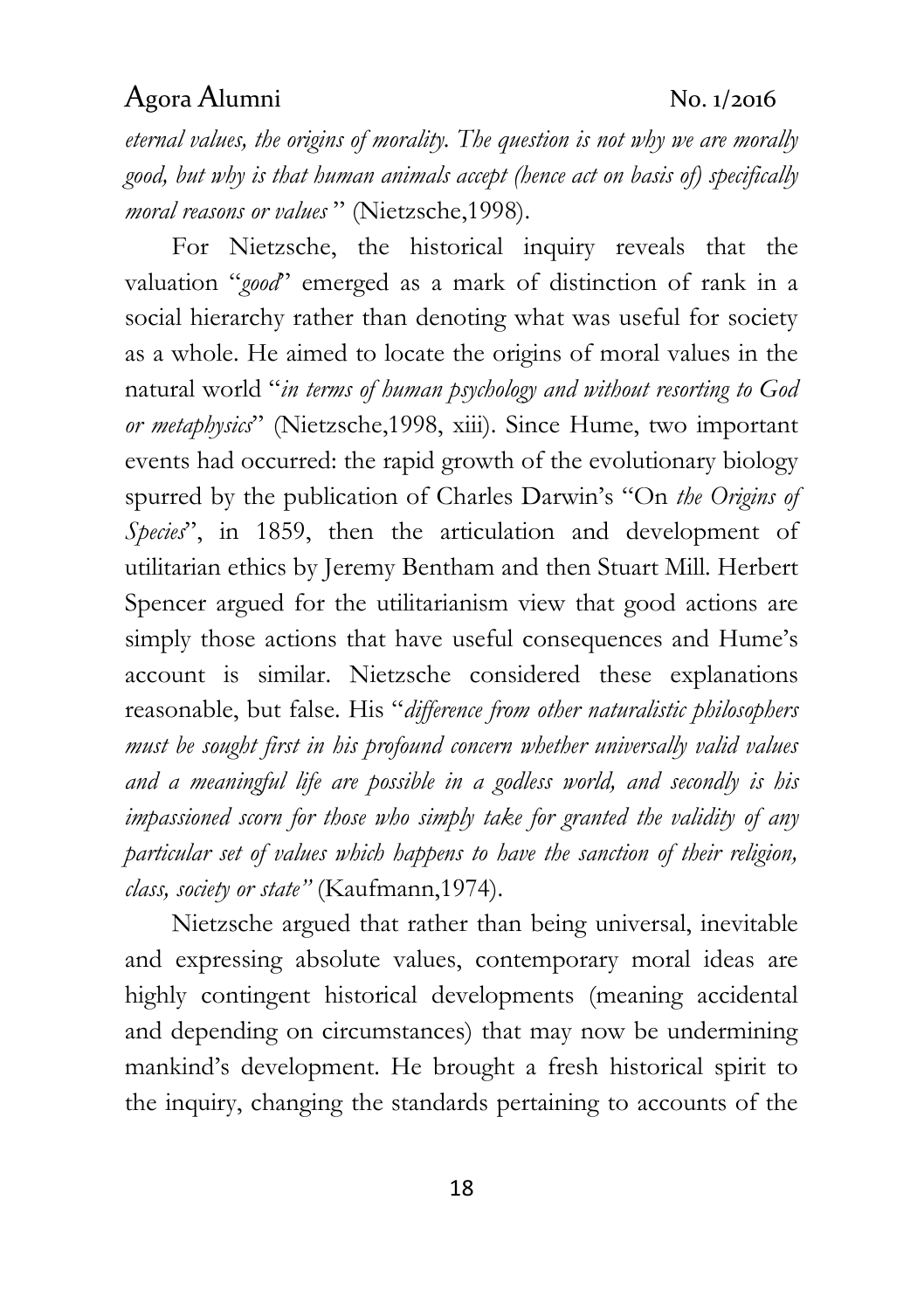origins of morality regarding himself as the first thinker to attempt a truly historical analysis of the morality origins.

The central themes of "*On the Genealogy and Morality*" are: the distinction between master and slave moralities, our moral conscience as repression and redirection of instincts to cruelty, and the ascetic ideal as a conception of highest purpose of life. In the first essay," *Good and Evil, Good and Bad*", Nietzsche compares different moralities, observing that they fall into two types: "*noble moralities*", according to which we see strong individuals with "*powerful physicality*" and "*blossoming rich, even overflowing health*"(Nietzsche,1998:16)."*The slave moralities*" are the moral sphere of weak individuals who must band together as a herd for safety, seeing the noble class through the "*poisonous eye of resentiment* ", (Nietzsche, 1998: 22) designating it as "*evil*", while labeling themselves as "*good*". In addition to the two classes, Nietzsche also introduces another group: the priests who stir up the resentments –repressed anger at one's situation later directed outward toward others – of the slave class that ultimately enable them to achieve a kind of "*spiritual revenge*". However, while suitable for a mediocre type of person, the slave morality is unhealthy for the spiritually superior people.

In the second essay, "*Guilt, Bad Conscience and Related Matters*", Nietzsche explains how the human moral conscience has developed in history: beginning from the picture of creditordebtor relationships,"*the oldest and the most primitive relationship among persons*" (Nietzsche, 1998 ) he explains how we have arrived at our current ways of thinking, the most important idea here being sublimation, which describes how the human instincts can be reoriented to other and more civil purposes. For Nietzsche, the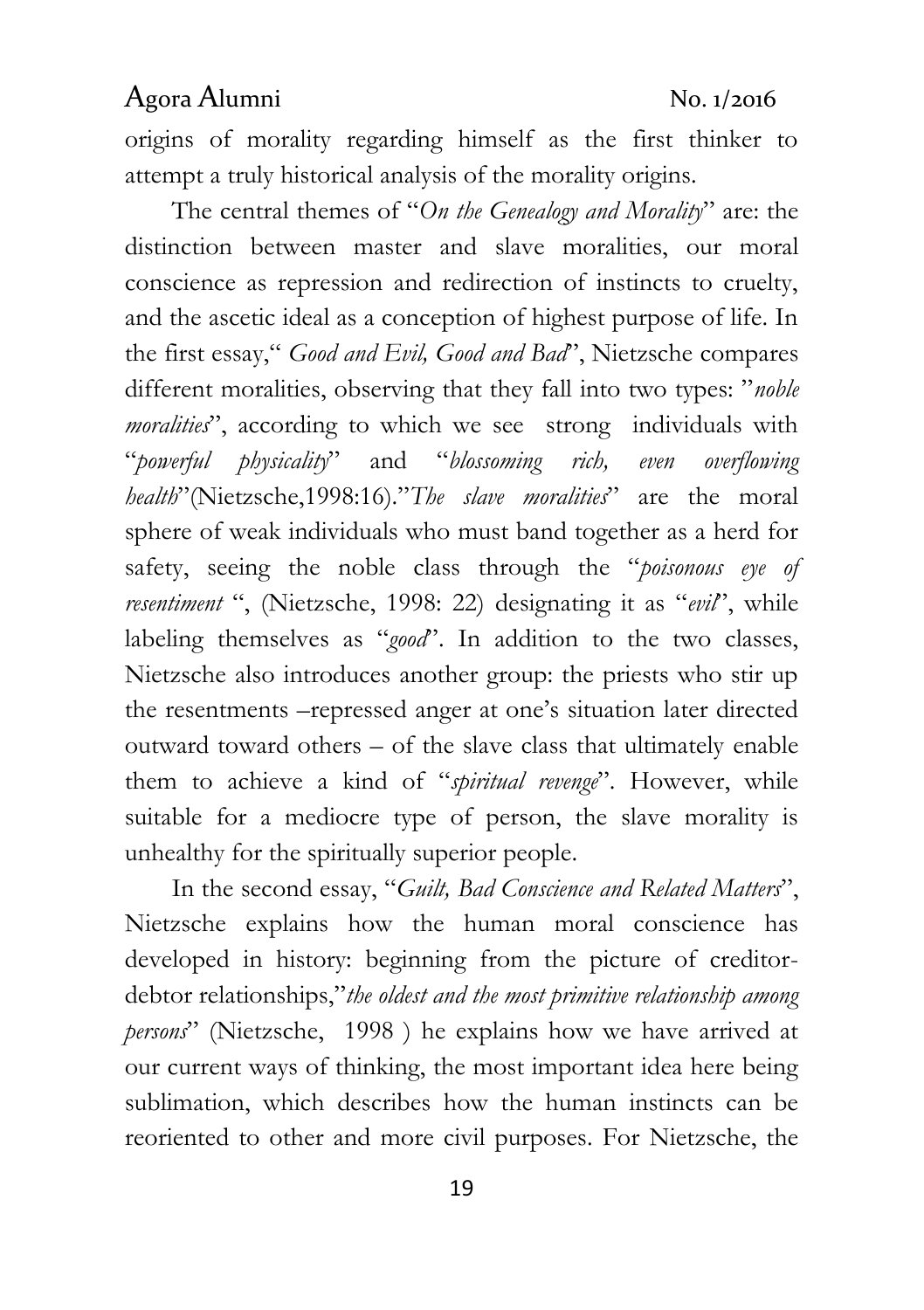greater part of human thought and action is motivated by unconscious desires and primitive, sometimes barbaric instincts. By the time he wrote his "*Genealogy*". Even philosophical thinking itself was seen as based on unconscious motivations: "*every animal, thus also the philosophical animal, instinctively strives for an optimum of favorable conditions under which it can vent its power completely"(*Nietzsche,1998:53).

The third essay, "*What Do Ascetic Ideals Mean*?", discusses the conception of the good life as a monkish life of prayer, "*poverty, humility, chastity*" and self-denial: the "*anti-sensual metaphysics of priests*"(Nietzsche, 1998:15).Prior to man "*finding himself enclosed once and for all within the sway of society and peace*" (Nietzsche,1998:56)in the modern age, our behavior was one much less constrained and more natural. It is only with the new set of challenges introduced by civilization that we are so often reduced to explicit rational thinking, to relying on our "*poorest and most erring organ*"(Nietzsche,1998:54).

According to Nietzsche, as the values of contemporary Europe are largely Christian in origins, the ideal human being, as conceived through the influence of these values is compassionate, selfless, week, humble, pious and chaste. But at the time Nietzsche was writing faith was increasingly being lost, both in the Christian morality and in the Enlightenment project of attempting to rationalize the moral order without recourse to divinity, as attempted by philosophers such Immanuel Kant and Baruch Spinoza. It means that without belief in either religion or in Enlightenment values, we are no longer bound to accept the authority of the traditional Christian morality. The philosopher considers it to be of the greatest importance that we question the